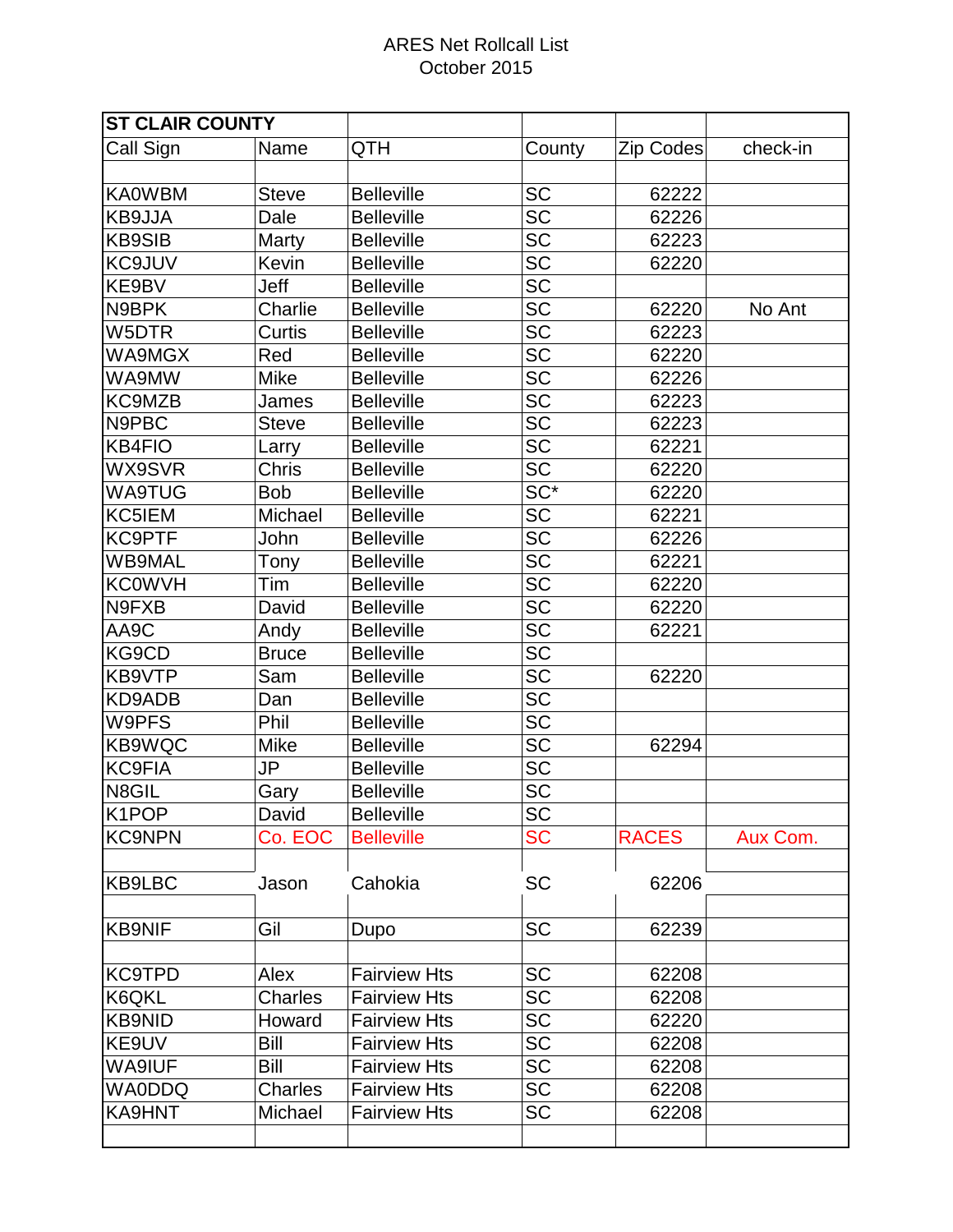| WA9TZL            | Gene            | Freeburg   | <b>NCS</b>      |       | 62243 Freeburg ESDA |
|-------------------|-----------------|------------|-----------------|-------|---------------------|
| KC9CXW            | John            | Freeburg   | $\overline{SC}$ | 62243 | $> 1$ yr na         |
| WI9Y              | Ron             | Freeburg   | <b>SC</b>       | 62243 |                     |
| WD9HBA            | David           | Freeburg   | Alt NCS         |       | 62243 Freeburg ESDA |
| N9YAJ             | Cindy           | Freeburg   | <b>SC</b>       | 62243 |                     |
| KC9VZR            | Lauren          | Freeburg   | <b>SC</b>       |       | 62243 Freeburg ESDA |
| KC9WXF            | Phil            | Freeburg   | SC              | 62243 |                     |
| <b>KB9QKR</b>     | Jeff            | Freeburg   | <b>SC</b>       | 62243 |                     |
|                   |                 |            |                 |       |                     |
|                   |                 |            |                 |       |                     |
| <b>KB9FNU</b>     | Harry           | Lebanon    | SC              | 62254 |                     |
|                   |                 |            |                 |       |                     |
| KC9UFD            | Gary            | Lebanon    | <b>SC</b>       | 62254 |                     |
| KC9ZYQ            | Wayne           | Lebanon    | <b>SC</b>       | 62254 |                     |
|                   |                 |            |                 |       |                     |
| N9BJJ             | Erin(Bud)       | Marissa    | <b>SC</b>       | 62257 |                     |
| W9RUL             | <b>Rick</b>     | Marissa    | <b>SC</b>       | 62257 |                     |
| <b>KC9RUM</b>     | Tami            | Marissa    | <b>SC</b>       | 62257 |                     |
| KC9ZDP            | Shannon         | Marissa    | <b>SC</b>       | 62257 |                     |
| KC9WLZ            | Jeff            | Marissa    | <b>SC</b>       | 62257 |                     |
|                   |                 |            |                 |       |                     |
| N9NJS             | Lee             | Mascoutah  | <b>SC</b>       | 62258 |                     |
| KC9VHU            | Tom             | Mascoutah  | <b>SC</b>       | 62258 |                     |
| <b>KC9TVW</b>     | <b>Mike</b>     | Mascoutah  | $\overline{SC}$ |       |                     |
| W9ARJ             | Richard         | Mascoutah  | <b>SC</b>       | 62258 |                     |
| KZ3L              | Kevin           | Mascoutah  | <b>SC</b>       | 62258 | <b>Nov-15</b>       |
|                   |                 |            |                 |       |                     |
| W9IFR             | <b>Mike</b>     | Millstadt  | <b>SC</b>       | 62260 |                     |
| K9ILL             | <b>Buddy</b>    | Milstadt   | <b>SC</b>       | 62260 |                     |
|                   |                 |            |                 |       |                     |
| AB9MG             | Mark            | New Athens | <b>SC</b>       | 62264 |                     |
|                   |                 |            |                 |       |                     |
|                   |                 |            |                 |       |                     |
| K9KJK             | Ken             | O'Fallon   | <b>ALT NCS</b>  | 62232 |                     |
| K9DMY             | David           | O'Fallon   | <b>SC</b>       | 62269 |                     |
| KC9JLJ            | <b>Jennifer</b> | O'Fallon   | <b>SC</b>       | 62269 |                     |
| KB9WQJ            | Mike            | O'Fallon   | <b>SC</b>       | 62269 |                     |
| KC9EIZ            | <b>Chris</b>    | O'Fallon   | <b>SC</b>       | 62269 |                     |
| KM <sub>9</sub> O | Dennis          | O'Fallon   | <b>SC</b>       | 62269 |                     |
| WN9E              | Eric            | O'Fallon   | <b>SC</b>       | 62269 |                     |
| KC9QJK            | Dennis          | O'Fallon   | <b>SC</b>       | 62269 |                     |
| <b>KF7DXC</b>     | Patrick         | O'Fallon   | <b>SC</b>       | 62269 |                     |
| KC9HIX            | Shawn           | O'Fallon   | <b>SC</b>       | 62269 |                     |
| <b>KC9FQT</b>     | Jonathan        | O'Fallon   | <b>SC</b>       | 62269 |                     |
| N9PBD             | Gregory         | O'Fallon   | <b>SC</b>       | 62269 |                     |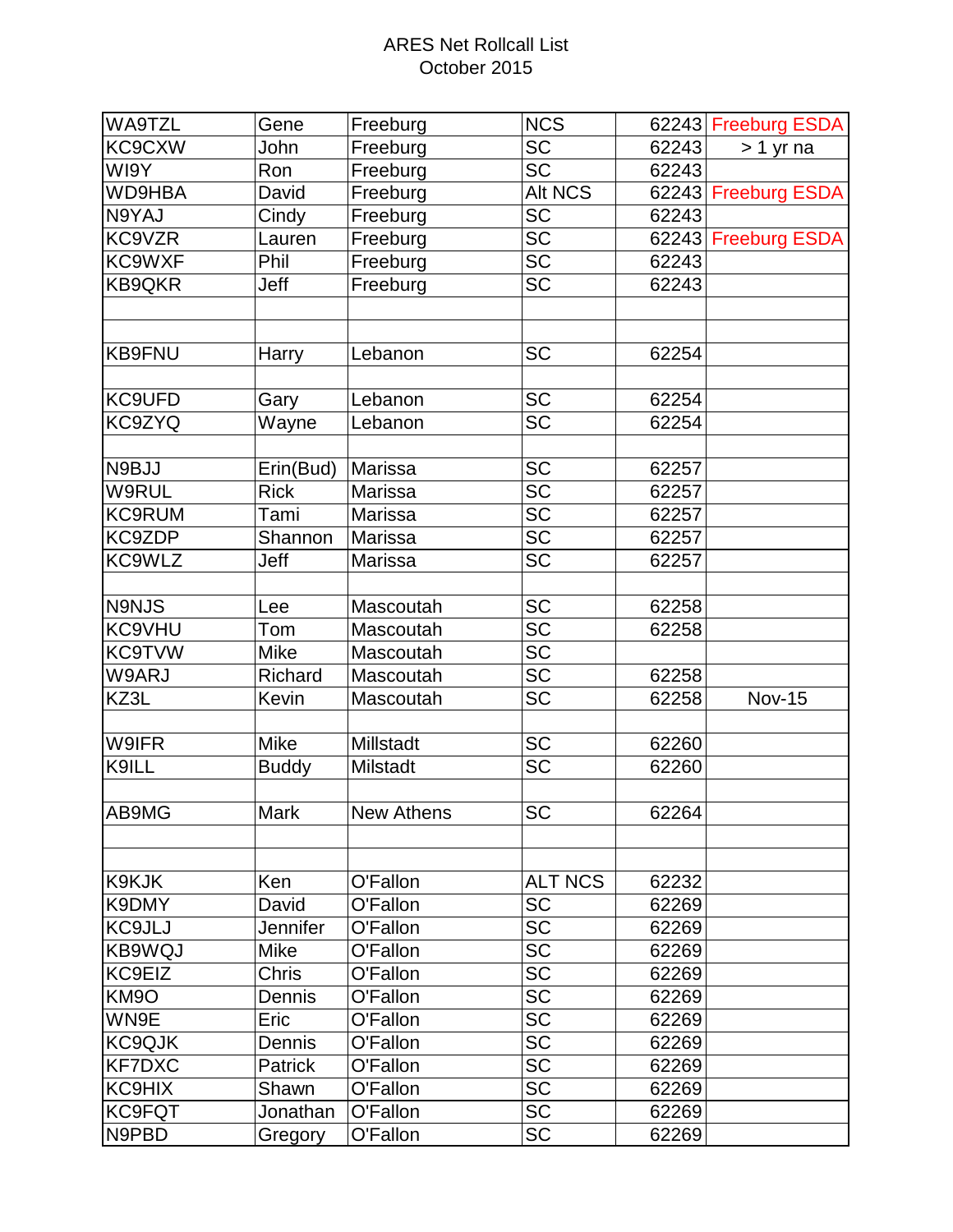| N9SWR                      | <b>ED</b>                                           | Shiloh             | <b>SC</b>   | 62221      |          |
|----------------------------|-----------------------------------------------------|--------------------|-------------|------------|----------|
| WB9GZZ                     | <b>Steve</b>                                        | Shiloh             | <b>SC</b>   | 62221      |          |
|                            |                                                     |                    |             |            |          |
|                            |                                                     |                    |             |            |          |
| KC9VFJ                     | <b>Steve</b>                                        | Smithton           | <b>SC</b>   | 62285      |          |
|                            |                                                     |                    |             |            |          |
| N9EOD                      | <b>Travis</b>                                       | <b>Scott AFB</b>   | <b>SC</b>   | 62225      |          |
| KU <sub>9</sub> O          | Robert                                              | <b>Scott AFB</b>   | <b>SC</b>   | 62225      |          |
| KG4YBJ                     | <b>Dustin</b>                                       | <b>Scott AFB</b>   | <b>SC</b>   | 62225      |          |
| N3DUB                      | <b>Scott</b>                                        | <b>Scott AFB</b>   | <b>SC</b>   | 62225      |          |
| KD9BLB                     | <b>JAMES</b>                                        | <b>SCOTT AFB</b>   | <b>SC</b>   | 62225      |          |
|                            |                                                     |                    |             |            |          |
|                            |                                                     |                    |             |            |          |
| WS9K                       | <b>Derek</b>                                        | Swansea            | <b>SC</b>   | 62226      |          |
| N9ZGK                      | <b>Rich</b>                                         | Swansea            | <b>SC</b>   | 62226      |          |
| K4IP                       | Greg                                                | Swansea            | <b>SC</b>   | 62226      |          |
|                            |                                                     |                    |             |            |          |
|                            | <b>OUT-OF-COUNTY ARES MEMBERS SUPPORT OPERATORS</b> |                    |             |            |          |
| Call Sign                  | <b>Name</b>                                         | <b>QTH</b>         | County      | <b>ZIP</b> |          |
|                            |                                                     |                    |             |            |          |
| KC9DGT                     | <b>Barbara</b>                                      | <b>Trenton EMA</b> | Clinton     | 62293      |          |
| <b>KC9TDU</b>              | John                                                | <b>Trenton EMA</b> | Clinton     | 62293      |          |
| <b>KC9TPJ</b>              | Cindy                                               | <b>Trenton EMA</b> | Clinton     | 62293      |          |
| <b>KB9PNM</b>              | Tom                                                 | <b>Trenton</b>     | Clinton     |            |          |
| <b>KT9TR</b>               | Tim                                                 | Aviston            | Clinton     | 62216      | ex.k9xwx |
| KD9E                       | Dave                                                | Aviston            | Clinton     | 62216      |          |
| KC9LJB                     | Lynn                                                | New Baden          | Clinton     | 62265      |          |
| N9ADB                      | Jim                                                 | New Baden          | Clinton     | 62265      |          |
| KC9AEC                     | <b>Bob</b>                                          | New Baden          | Clinton     | 62265      |          |
|                            |                                                     |                    |             |            |          |
| N9FDJ                      | Fred                                                | <b>Old Ripley</b>  | <b>Bond</b> | New QTH    |          |
|                            |                                                     |                    |             |            |          |
| <b>WAOLIS</b>              | John                                                | New Douglas        | Madison     | 62704      |          |
| <b>KC9UER</b>              | Dennis                                              | New Douglas        | Madison     | 62704      |          |
| N9PPJ                      | Marty                                               | Edwardsville       | Madison     | 62025      |          |
| <b>K0ATC</b>               | <b>Scott</b>                                        | Edwardsville       | Madison     | 62025      |          |
| <b>KB9FQR</b>              | <b>Bob</b>                                          | St. Jacob, IL.     | Madison     | 62281      |          |
|                            |                                                     |                    |             |            |          |
| N9MQW                      | Greg                                                | Waterloo           | Monroe      | 62298      |          |
| <b>KC9ZYR (Gregs SPaul</b> |                                                     | Waterloo           | Monroe      | 62298      |          |
| N9OMD                      | Bill                                                | Monroe Co. EMA     | Monroe      | 62298      |          |
| AI9K                       | Tim                                                 | Columbia           | Monroe      | 62236      |          |
| KC9GNE                     | Bill                                                | Columbia           | Monroe      | 62236      |          |
| <b>WB0OSA</b>              | Ethel                                               | Waterloo           | Monroe      | 62298      |          |